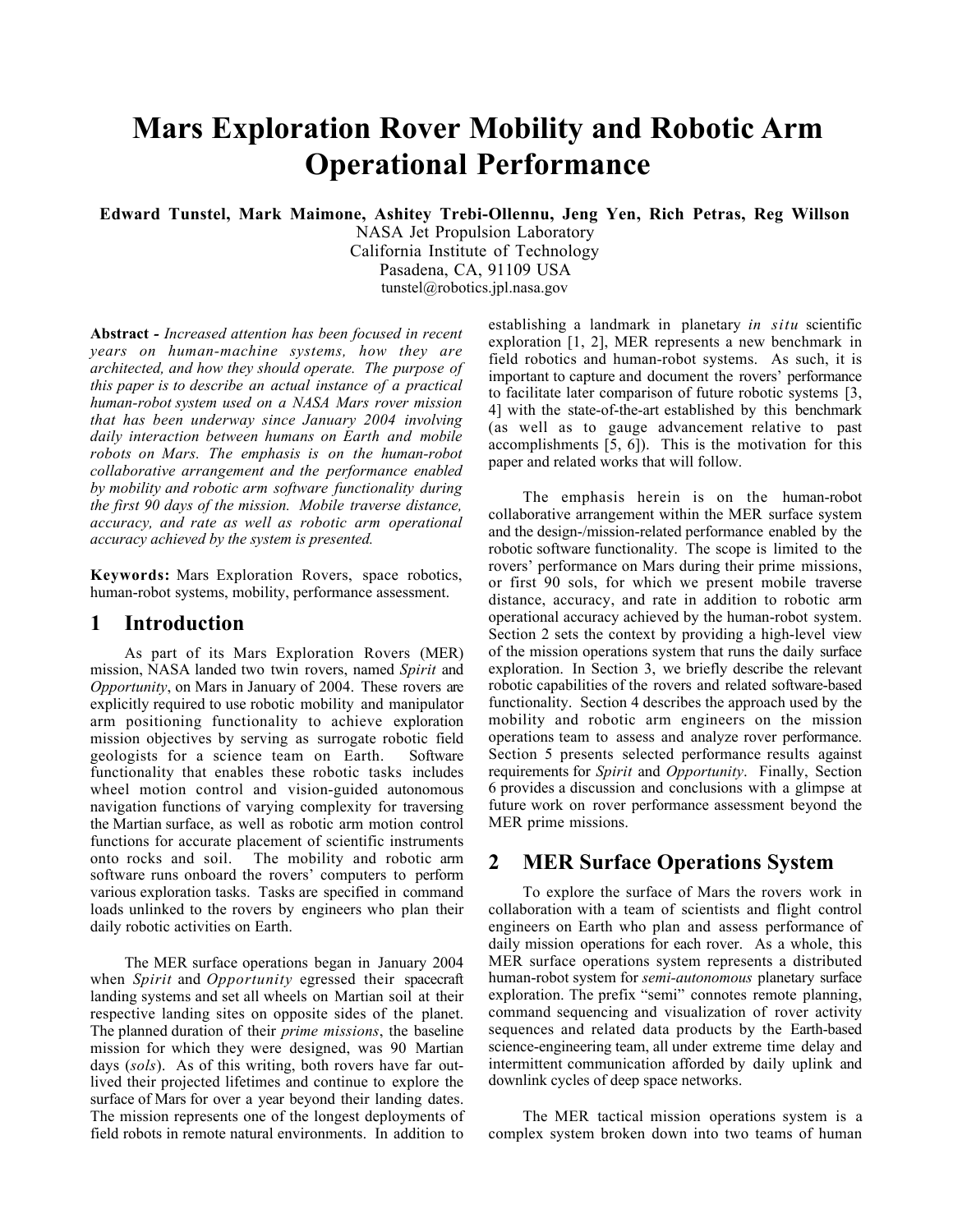flight controllers on Earth that interact daily with two rover systems on Mars (all with supporting communications infrastructures on Earth and in Mars orbit). Each team of flight controllers includes a team that performs uplink command sequencing and a team that performs downlink telemetry analysis. The uplink and downlink teams are guided through the exploration process by a team of scientists to achieve the mission's science goals and objectives. The uplink team is further broken down into smaller teams that plan rover activities and create the supporting command sequences that govern the rovers' daily activities on the martian surface. The downlink team is further broken down into smaller teams that monitor daily command sequence execution and rover performance as well as ensure safe and proper remote operation of the rovers. These smaller teams are organized by engineering subsystem to cover focused discipline areas represented in the spacecraft and rover design (e.g., power, thermal, telecommunications, attitude control, flight software, etc).

One engineering subsystem of the downlink team is responsible for the health, safety, and performance of the mobility and robotic arm subsystems and, in particular, the related software functionality of *Spirit* and *Opportunity*. Hereafter, we shall refer to this sub-team as the *Mobility Engineers*. This paper focuses on performance of the mobility and robotic arm functional software subsystems as fostered and assessed by the Mobility Engineers in close collaboration with Rover Planners — a subsystem of the uplink team that plans and creates the rovers' mobility and robotic arm command sequences [7-9].

## **3 Rover Robotic Functionality**

*Spirit* and *Opportunity* are 6-wheeled robots that employ an articulated rocker-bogie mechanical suspension system for rough terrain mobility (Fig. 1). Solar panels and batteries provide power for the rovers. Each rover is equipped with a robotic arm beneath the frontal area of its solar panel that carries a suite of instruments used for *in situ* science investigation of terrain surface materials. The robotic arm is also known as an Instrument Deployment Device since the end-effector is essentially a rotating turret of scientific instruments for field geology that must be accurately positioned near or against rocks and soil to acquire scientific measurements as part of the mission.

In this section we briefly describe the softwarecontrolled functionality of the onboard mobility and navigation system as well as the robotic arm. This software runs on the rovers' computer — a 20 MHz RAD-6000 processor (radiation-hardened version of a PowerPC chip) running the VxWorks real-time operating system, with 128 MB of DRAM and 256 MB flash memory and EEPROM, embedded in a VME chassis. The robotic software functionality enables the sensing, perception, and actuation needed to achieve closed-loop and open-loop motion control and is responsible for the operational robotic system performance.



Figure 1. *Spirit* and lander (computer models combined with Mars 3-D surface data acquired by *Spirit's* cameras).

#### **3.1 Mobility**

With high torque, all-wheel drive, and double-Ackerman steering the rovers are designed to negotiate rough and rocky terrain. The rocker-bogie suspension endows the mobility system with the capability to traverse such terrain while surmounting rocks of heights as high as one wheel diameter  $({\sim 25 \text{ cm}})$  above the ground plane without high-centering or causing significant resulting roll of the vehicle chassis.

Sensing for control of mobility and navigation includes wheel encoders (for dead-reckoned odometry), potentiometers for articulated suspension kinematic state, inertial attitude sensing, celestial (sun) sensing for absolute heading determination, and several stereo camera pairs for navigation. Each rover has body-mounted, front and rear stereo camera pairs used for local terrain hazard detection and avoidance during autonomous navigation as well as stereo cameras for global path planning that are mounted on a fixed mast at a height of about 1.3 meters above the ground plane. Images from these cameras acquired during a traverse are also used on occasion to perform visual odometry. Visual odometry is a means to estimate position changes by estimating displacement of many image features tracked between successive image captures of overlapping scenes [10-11]. This is typically done when wheel odometry is deemed to be highly unreliable due to non-deterministic wheel-terrain interactions in low traction regimes (loose sand/soil, steep slopes, and rocky terrain in which wheels slip on/off of rocks).

Controlled motion is achieved via commands to onboard software functions that exploit the rover sensing and kinematics. The primary functions include three basic driving capabilities for translation and rotation in the plane (while the suspension system conforms to the 3-D terrain topography) as illustrated in Fig. 2. The figure illustrates capabilities of forward and reverse motion and arcing turns with a range of radii of curvature, including turns-in-place (yaw) about the vehicle center of rotation. Turns-in-place can be commanded using absolute or relative reference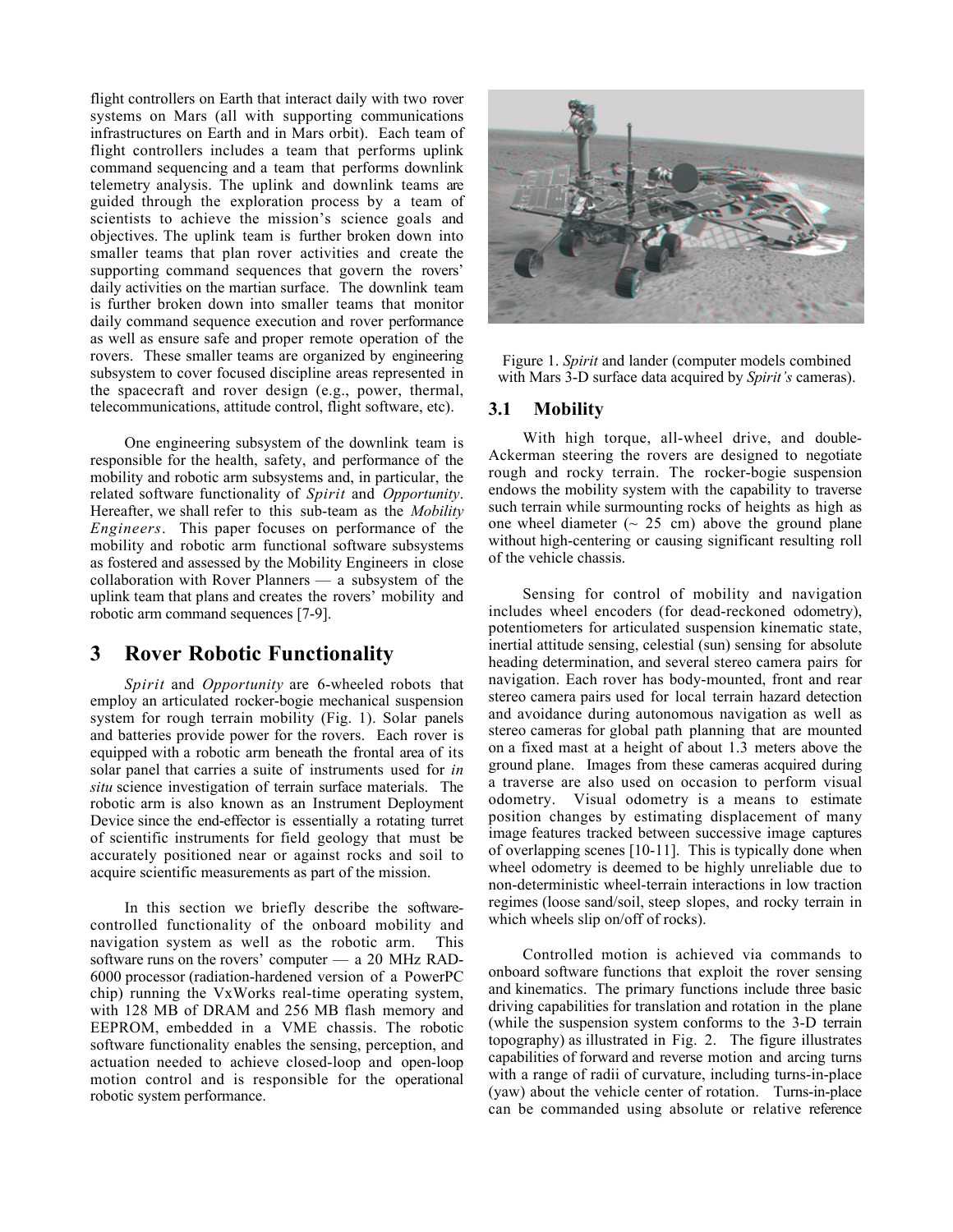headings as well as specific Cartesian coordinates of a location to face towards.



Figure 2. Basic surface mobility functionality.

Autonomous navigation is commanded in terms of desired destinations or explicit surface coordinates to be reached using onboard sensing, perception, and motion planning. Rover Planners provide a global path plan in the form of a series of waypoints. Execution is enabled by onboard hazard (obstacle) detection and avoidance consisting of autonomous selection and execution of incremental paths toward waypoints and, ultimately, navigation goal locations. This process is depicted in Fig. 3. Hazard detection is achieved using passive stereo vision to build and maintain a local terrain map onboard that is used onboard to infer traversability of the local terrain. This traversability map is then used to make automated selection of the best incremental path towards a waypoint or goal while avoiding obstacles. The rover drives until its estimated position is within a specified radial distance (tolerance) of its commanded goal location, or until a specified timeout period expires. Underlying details of the algorithm can be found in [12].



Figure 3. Autonomous surface navigation functionality.

Command sequences for traverses on the martian surface by *Spirit* and *Opportunity* have used the following types of mobility commands or a combination of them all: (a) basic mobility commands alone (*manual* driving without hazard avoidance enabled); (b) basic mobility commands with *guarded* execution (hazard detection enabled to build local traversability map, but hazard avoidance disabled); (c) fully *autonomous* navigation (hazard detection and avoidance enabled with autonomous path selection and execution). The selected mobility and navigation approach for a given traverse plan is determined based on what is deemed most appropriate given combined human and rover perception of the terrain and risks perceived by engineers and mission managers.

#### **3.2 Robotic Arm**

The robotic arm (Fig. 4) has five revolute degrees-offreedom supporting its deployment (from a nominally stowed configuration) and 3-D fine positioning required to achieve accurate instrument placement onto rocks and soil. The instrument arm includes a microscopic imager to capture extreme close-up images, a Mössbauer spectrometer to detect composition and abundance of iron-bearing minerals, an Alpha-Particle-X-Ray Spectrometer to determine the elemental chemistry of surface materials, and a Rock Abrasion Tool for exposing fresh material beneath dusty or weathered rock surface layers via controlled-force loading and physical abrasive action. The arm is also used to position the spectrometers for physical placement on an instrument calibration target and science-related magnets mounted at different locations on the rover body.



Figure 4. Robotic arm (Instrument Deployment Device)

Sensing for control of the robotic arm kinematic configuration includes joint angle encoders primarily, while controlled contact of the end effector is facilitated by redundant sets of contact sensors on each instrument. The contact sensors provide tactile feedback used by the software to halt arm motion upon expected or unexpected contact with parts of the terrain or the rover. Joint angle set points for achieving the arm configurations to reach locations of a body-mounted calibration target and magnets are taught manually before the rovers' launch from Earth. Several additional robotic arm configurations are taught prior to launch that are frequently used in its operations sequences. In order to reach arbitrary coordinates within the kinematic work volume of the robotic arm, the onboard software provides a variety of functions. A subset of these includes forward and inverse kinematics, straight-line endeffector trajectory generation, and model-based self- and rover-collision prediction. The frontal pair of bodymounted stereo cameras used for terrain hazard detection, is also used to specify 3-D target positions at which to place any of the arm-mounted instruments. As such, the absolute positioning accuracy of the arm when reaching stereo imaged-designated targets is a partial function of any stereo ranging errors associated with these cameras.

Controlled motion of the robotic arm and instruments is achieved via commands to onboard software functions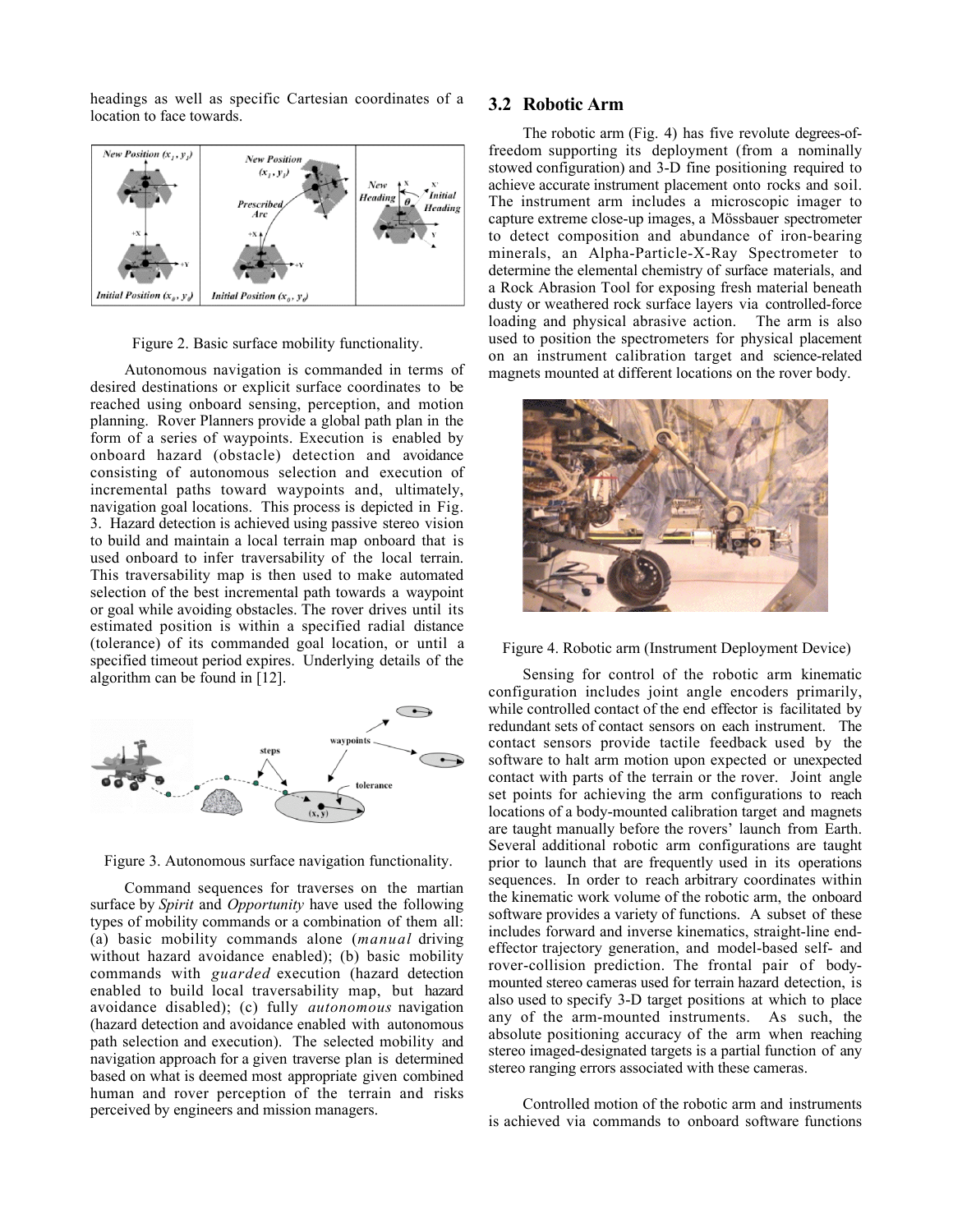that enable a set of gross and fine motions. Several modes of motion are possible including free-space motion for unintended contact movements, guarded motion for intended contact, pre-load motion for force-controlled contact against surfaces, and retracting motion away from reached targets after scientific measurements are acquired [9]. In addition, software control functions to unstow the arm, change tools (instruments), and move the arm back into its stowed configuration when not in use are provided.

## **4 Humans in the Loop**

To achieve effective semi-autonomous missions at remote sites on Mars, the onboard robotics software functionality is complemented by human functionality at a local operations and command facility on Earth. Within the complex MER surface mission operations system, the Mobility Engineers, Rover Planners, and the rovers form a closed-loop human-robot control system (notwithstanding the NASA's Deep Space Network and supporting teams and systems beyond the cope of this paper). Humans collaborate with the rovers to achieve best performance of onboard mobility and robotic arm software as it affects actual robotic motions and execution of mobility and instrument placement command sequences. Mobility Engineers effectively function in the feedback loop of the human-robot system (Fig. 6) as human observers of mobility and robotic arm kinematic state as well as maintainers of best-known state knowledge for delivery to the uplink planning team. Rover Planner functions are manifested in the feed forward loop and can be thought of as providing reference inputs and serving as compensators for the rover system given input from Mobility Engineers.



Figure 5. Simplified human-robot control system for remote mobility and robotic arm surface operations.

Within this closed-loop human-robot system the science instrument, image, and engineering data telemetered to Earth on a given sol, from either rover, drive its exploration plan for the next sol. Typically, the next sol's planning cannot begin without certain critical data and necessary rover state knowledge representing the last known state of the rover at the termination of the previous sol's activity. Mobility Engineers determine the best known state of the rover and deliver that knowledge to Rover Planners on the uplink team. With significant direction from the MER body of scientists the uplink team plans and sequences agreed upon activities for the next sol.

The mobility and robotic arm planning process proceeds with generation of rover motion command sequences that will carry out the intended activity. High-level (autonomy) and low-level motion commands are refined by Rover Planners using their perception of the rover surroundings and knowledge of rover behavior [7, 8]. This is facilitated by analyses performed by Mobility Engineers that result in engineering recommendations for making the best use of the rover functionality. This collaborative loop of human and rover functionality serves to facilitate proper autonomous execution of the sol's command load on Mars. Nominally, each rover is sent a command load daily and executes uplinked sequences throughout a period of 3-6 hours around local noon (with occasional nighttime communications/science activity). In this manner, humanguided robotic execution leads to exploration progress, which generates new data and images that feedback into the cyclic process, ultimately leading to scientific discovery.

#### **4.1 Rover state determination**

Each communications session in which *Spirit* or *Opportunity* transmits data received at Earth includes instrument, image, and/or engineering data acquired or periodically sampled and logged by the rover computer during execution of command sequences. The MER Ground Data System (GDS) delivers these data in various forms to computer file systems, monitors, and mission operations consoles. The GDS is a comprehensive collection of computer systems, scientific data and information and, in particular, software tools that aid decision-making for mission operations. Particular data of interest to Mobility Engineers includes many items of health and state data displayed on or accessible via a common console. These data typically represent the final state values of raw telemetry from the rovers' sensors and derived data produced by the onboard software. Typical key rover state data include (among much more): estimated position with respect to an established local coordinate frame on the martian surface, attitude with respect to the local Mars gravity vector, heading with respect to true north (as measured by celestial sensing), positions of wheel and robotic arm actuators, suspension articulations, and instrument contact switch states.

In addition to final state values, telemetry also delivers histories of the same states mentioned above, and others, which enable playbacks of state evolution during executed robotic motions via graphical and animated visualization tools [13]. Stereo image browsing, processing, and analysis tools are used to assess downlinked images acquired by the rover as well as generate 3-D synthetic virtual representations the rover surroundings as captured in actual digital imagery [13]. The GDS software tools feature several means to immerse articulated rover models within the photo-realistic synthetic terrains to yield high-fidelity 3-D representations of kinematic motions executed by the rover on the terrain. These same tools are used by Rover Planners to plan rover activities, and they feature a means to simulate rover predicted behavior and final state upon animated execution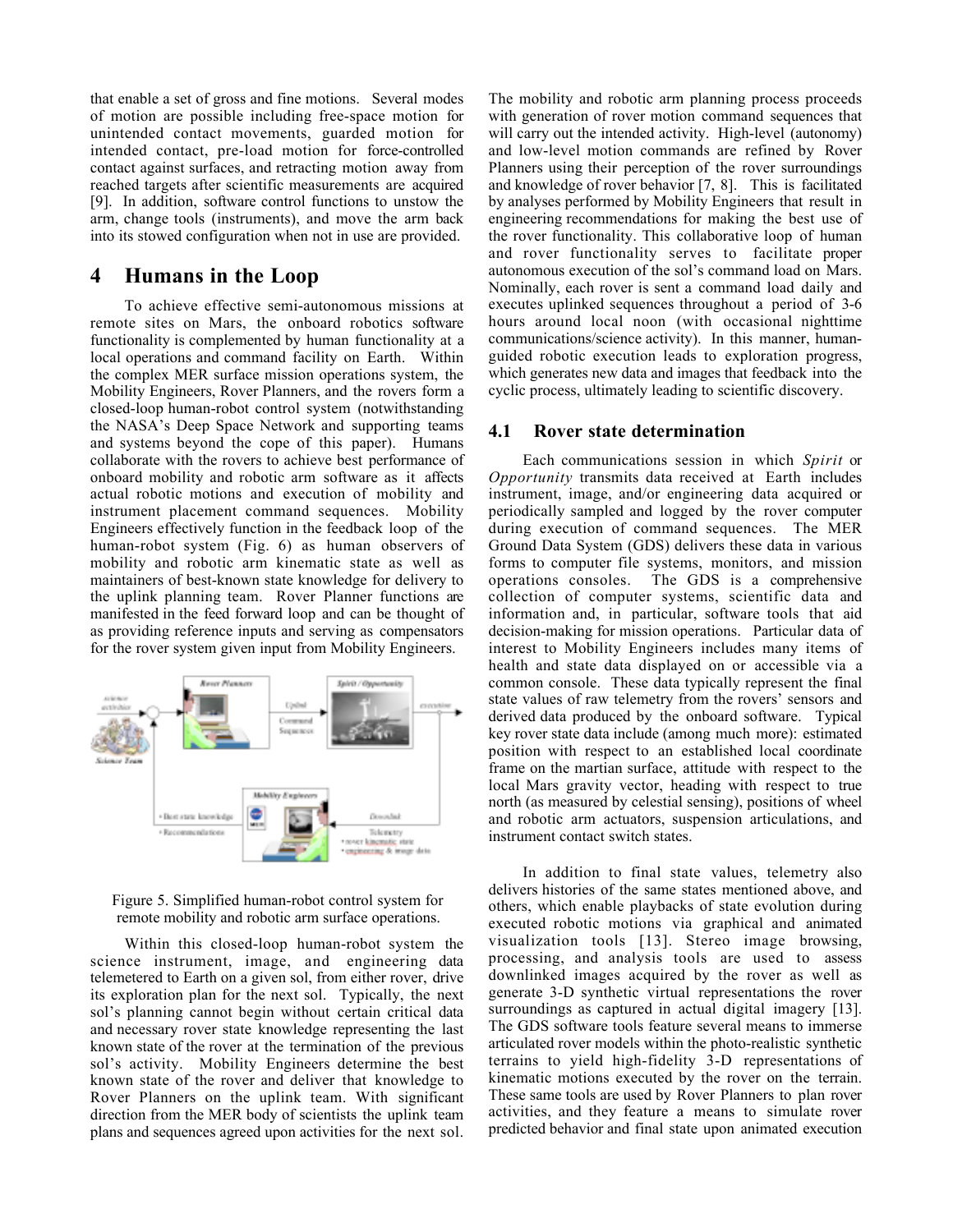of planned motion sequences. This facility enables Rover Planners to provide predicted states that the rover should go through and terminate at for each mobility and robotic arm sequence executed on Mars. State predictions are utilized by Mobility Engineers as references to compare against the actual state values after execution and upon receipt in the communications downlink on Earth. As such, we are able to assess actual performance of daily activities relative to expected performance as predicted by command sequences and their simulations. This provides a basis for computing position estimation errors for rover traverses and robotic arm positioning errors associated with instrument placements.

#### **4.2 Rover telemetry downlink assessment**

Health and kinematic state determination is an integral part of the surface tactical downlink assessment necessary to understand the operational readiness of the rovers for the next sol. Additional tasks are allocated to the Mobility Engineers who operate in the feedback loop of the human-robot system. Thus far we have mentioned the careful examination of the latest received raw and derived data as well as motion history data for consistency with expectations and predictions. This activity establishes the basic rover health, performance, and readiness for subsequent mobility and robotic arm activities in the absence of any fault or failure conditions. In the event of any mobility, navigation, or robotic arm sequence execution errors, Mobility Engineers diagnose the cause(s) and prescribe the corrective action(s) to be commanded in the next uplink. Any serious anomaly in sequence execution prompts the most thorough analyses and may lead to prescription of operational constraints or restrictions on how the mobility or robotic arm functionality is utilized until full resolution of the anomaly.

To gain a richer understanding of rover performance of the most recently executed sequences, Mobility Engineers utilize the GDS image browsing, graphics, and visualization tools. These tools facilitate detailed analysis of the execution of each gross mobility and robotic arm motion in the commanded sequence $(s)$  — essentially providing a replay of what the rover actually did on Mars. In this case, a 3-D model of the rover is immersed within synthetic terrain renderings or superimposed atop stereo images of the local surrounding terrain [13]. Mobility Engineers make further use of these tools to assess traversability of the surrounding terrain while considering rover mobility system capabilities and/or operational constraints. In a like manner, tool features are employed to assess the kinematic ability of the robotic arm to reach scientifically interesting rock or soil targets within its dexterous work volume.

On occasion, due to non-deterministic wheel-terrain interactions that are not modeled by the kinematics-based rover sequence simulators, actual mobility performance may produce markedly different state outcomes relative to the state predictions (primarily when onboard visual odometry is not enabled). If rover reported position after a traverse is inaccurate (as discerned from rover imagery or other means) and not within the prescribed position error tolerance, Mobility Engineers utilize all available data to derive a best estimate of the rover state. This often involves deriving a better localized position estimate than the onboard position estimate reported in telemetry from the rover based on available sensor data and feature matching between images acquired prior and after the traverse. Rover reported state knowledge might thus be augmented by derived knowledge resulting from further analysis by humans. Best knowledge of rover position and other key state information mentioned above is fed back to Rover Planners and the uplink team, along with any resulting engineering recommendations for subsequent use of the mobility and robotic arm subsystems. These final conditions for sol *n* become the critical initial conditions required to begin planning of activities for sol *n+1*.

The approach described above is a working humanrobot system model in which humans apply perception, localization and navigation knowledge to supplement the rovers' capabilities and limited onboard intelligence to achieve mission objectives. This collaboration is enabled through the use of sophisticated ground-based software tools that help to bridge the gap between robot and human perceptions. Beyond this tactical operations approach, Mobility Engineers perform strategic analysis and trending of performance changes over multiple sols with respect to flight hardware condition and tunable flight software parameter sets. The intent is to identify and understand system performance in order to maintain operability and predictability as well as maximize performance throughout the mission given the evolving hardware condition and operational constraints. Over many sols, the same infrastructure, processes, and procedures that enable daily performance assessment also enable performance assessment and determination or prognosis of trends in rover health and system behavior. In the end, we can establish overall rover performance with respect to design and mission requirements.

## **5 Performance on Martian Surface**

The *Spirit* and *Opportunity* rovers were designed to meet a collection of low-level flight system and software design requirements, many of which were derived from high-level mission requirements. In general, surface mobility and navigation software capabilities were required that would enable autonomous mobility, including 3-D stereo range mapping, hazard detection, local avoidance path selection, and position estimation while satisfying certain performance related requirements. In brief, the rovers had to be able to safely navigate at a low average rate of 35 m/hr in autonomous mode in rocky terrain  $\sim 7\%$ rock abundance) to designated positions on the surface while maintaining estimated position knowledge within an accuracy of 10% of integrated distance traversed (relative to starting points for traverses of  $\leq$  100 m). The required rate of autonomous traverse was derived from an early desire to be able to navigate 100 m per sol of operations. The primary constraint on achievable distance is the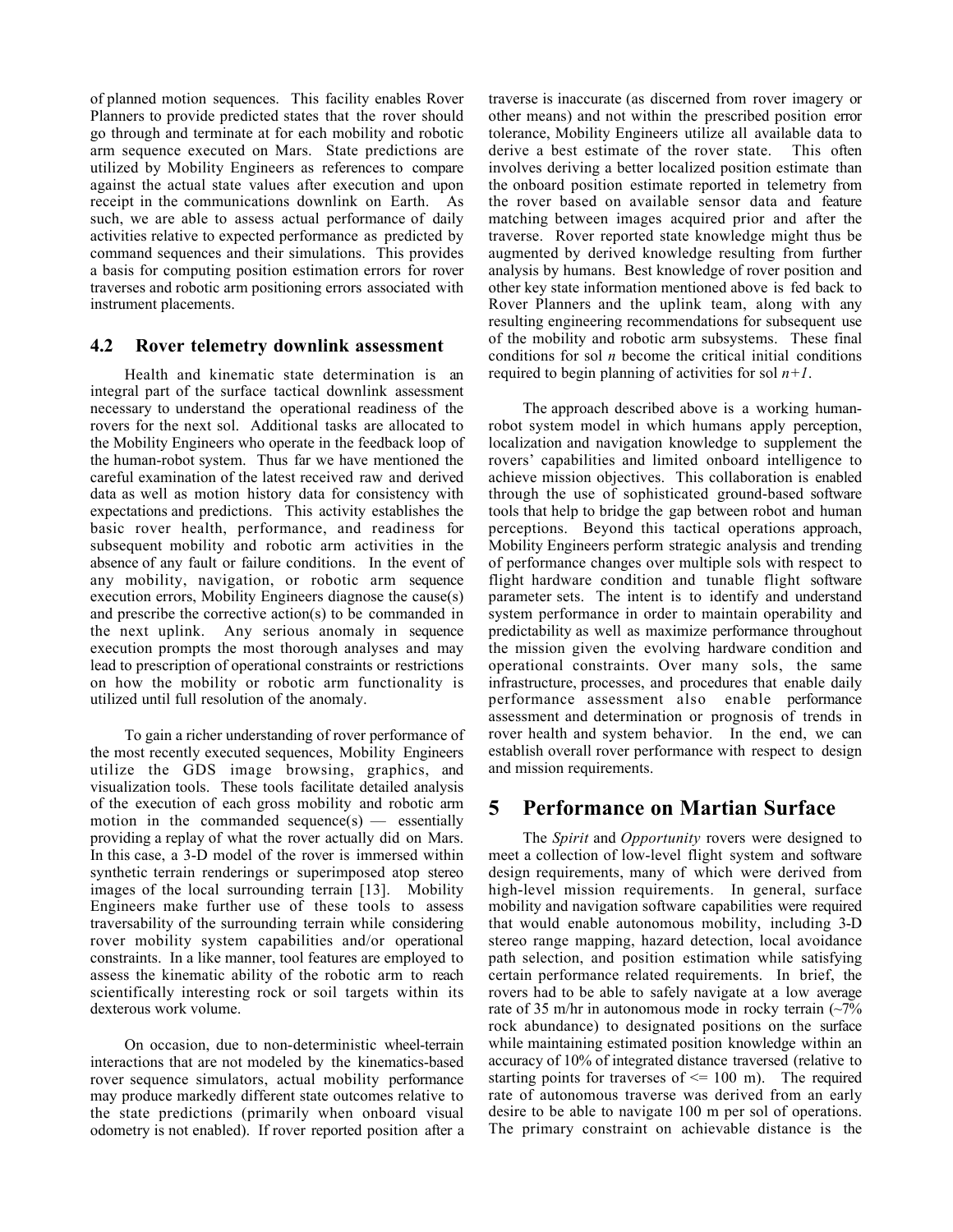available time for driving (versus other activities), which is limited by combined thermal, power, communications, and science activity constraints. In addition, the rovers were required to traverse a total accumulated path length of at least 600 meters (with a goal of reaching 1000 meters) over the course of their prime missions.

Robotic arm software capabilities were required that would enable fine positioning and control as well as accurate and repeatable placement of science instruments onto targets of interest. Each rover's robotic arm had to be capable of positioning each instrument to within 10 mm of a science target with position repeatability of +/- 4 mm. The flight system design requirements were verified and validated by testing prior to launch of each rover. Below we briefly summarize each prime mission and report on selected items related to performance requirements as achieved during the rovers' separate missions on Mars.

#### **5.1 Spirit in Gusev Crater**

*Spirit's* surface mission began when she was commanded to egress from her spacecraft lander on sol 12. On sol 1, the lander bounced and rolled to a stop within its target landing ellipse on the floor of Gusev Crater, a large crater of 160 km in diameter. The surrounding terrain was somewhat rocky and flat with most prominent features being 100 meter high hills over 2.5 km away dubbed the Columbia Hills complex. While traversing to explore the landing site, *Spirit* stopped frequently to perform *in situ* science using its robotic arm to place instruments on scientist-selected rocks and soil targets. She visited a large crater dubbed Bonneville Crater encountering significant sloped, rocky, and sandy terrain while climbing towards the crater rim. *Spirit's* next long range goal was the Columbia Hills towards which she encountered increasingly rough and undulated terrain (Fig. 7).



Figure 6. *Spirit* wheel tracks in Gusev Crater (solar panel in view at bottom of navigation camera image mosaic).

In order to cover significant distance safely during the long 2 km journey the Rover Planners and Mobility Engineers used the following strategy. The initial segments of a sol's drive would be sequenced using manual and guarded driving modes out to distances beyond which the available pre-drive range data accuracy was insufficient for designating global path waypoints. These distances were typically tens of meters. After reaching such "sensor

horizons" the autonomous navigation mode would take over and drive through previously unseen terrain while keeping the rover safe. Spirit's prime mission ended en route to Columbia Hills (later reach during her extended mission). Fig. 8 depicts her total traverse from the lander in 2-D; dark-shaded segments of the graph correspond to manual driving and light-shaded to autonomous driving.



Figure 7. *Spirit's* prime mission total traverse (meters).

The total integrated distance traveled by *Spirit* during her prime mission was 635 meters based on onboard odometry. Of that distance, 73% was driven in manual driving mode and 27% with hazard detection enabled, i.e., guarded and autonomous driving modes. The best ground truth measurements for true distance traversed are derived from global landmark-based and radiometric localizations performed by science team members and spacecraft navigation engineers, respectively [14]. They performed triangulation on landmarks visible in images acquired by NASA spacecraft in Mars orbit and images taken by the MER spacecraft during landing, together with a formal least-squares bundle adjustment method using features in overlapping rover images, along with rover mobility and navigation sensor data. They also performed localization of the rover on the martian surface using two-way Doppler radio transmissions between Earth and Mars [14]. The ground truth of *Sprit's* integrated traverse distance, thus derived, reveals an accumulated difference between odometric and localized positions of 2% of total distance traveled [14].

The flexibility of the autonomous navigation software design allowed for constructive parameter adjustments to be sequenced by Rover Planners to improve the rover performance as needed. As an example, on certain sols early in the mission deep shadows cast by the rover caused problems for the navigation functionality due to shadows being interpreted as terrain hazards after onboard image processing. The design enabled parameter adjustments to me made that had the effect of correcting for shadows such that they would no longer be misinterpreted. The top speed achieved by *Spirit* during autonomous navigation was 34.9 m/hr. The Gusev Crater landing site was characterized to have 8% rock abundance.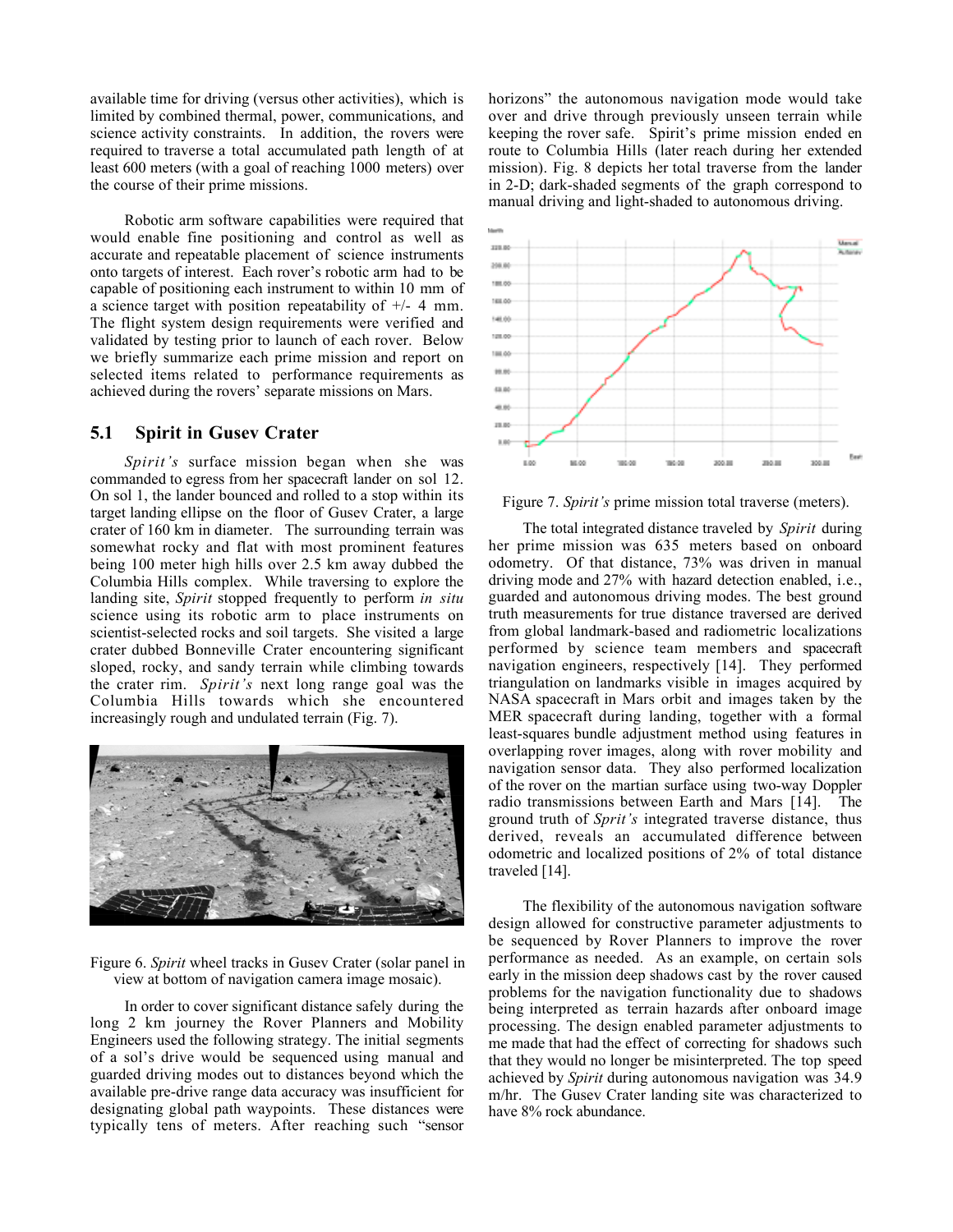### **5.2 Opportunity on Meridiani Planum**

*Opportunity's* surface mission began when she was commanded to egress from her spacecraft lander on sol 7. On sol 1, the lander bounced and rolled to a stop on the floor of a small crater 20 meters in diameter, later dubbed Eagle crater. Her first 57 sols of mobility and robotic arm operation were spent exploring high-priority science targets within Eagle crater making extensive use of the robotic arm to position instruments for *in situ* science. During that period the rover traversed approximately 160 meters mostly up, down, and across crater walls (Fig. 8) of soil-covered slopes up to 20 and encountering wheel slippage up to 20% on slopes of up to 10 . Rover Planners and Mobility Engineers gained valuable experience with better compensating for wheel slippage using slip-predictive planning based on results of slope traversal tests performed on Earth and estimated slips from earlier sols within Eagle Crater on Mars. However, in one instance upon a first upslope attempt to exit the crater on sol 56 *Opportunity* encountered 100% slip on a soil slope of about 17 despite this. On the following sol, Rover Planners sequenced a cross-slope and up-slope traverse to successfully egress Eagle Crater having completed an exploration campaign within the crater that yielded conclusive evidence that liquid water flowed in the surface in that region.



Figure 8. *Opportunity* tracks in Eagle Crater (rear hazard camera view with lander in background on crater floor).

Outside of Eagle Crater is a flat and smooth expanse of barren landscape covered with dark-colored, fine-grained soil without many apparent mobility hazards except sparsely distributed terrain depressions and craters, both smaller and larger than Eagle Crater. Opportunity spent the rest of her prime mission driving and using the robotic arm to explore scientifically interesting rocks, soils, and features on the terrain of Meridiani Planum. This was done en route to a much larger crater later dubbed Endurance Crater. Her prime mission ended about 200 meters shy of that crater (later explored extensively in her extended mission). Fig. 9 depicts *Opportunity's* total traverse is from the lander in 2-D; dark-shaded segments of the graph correspond to manual driving and light-shaded to

autonomous driving. Darkest and smallest segments of the graph correspond to driving using visual odometry.



#### Figure 9. *Opportunity's* prime mission traverse (meters).

The total integrated distance traveled by *Opportunity* during her prime mission was 772 meters based on odometry. Of that distance, 68% was driven in manual driving mode and 28% in guarded and autonomous driving modes; the remaining 4% of traverse distance was driven with visual odometry enabled. The highly concentrated portion of the graph in Fig. 9 corresponds to mobility within Eagle Crater, a subset of tracks of which are apparent in Fig. 8. The ground truth of *Opportunity's* integrated traverse distance reveals an accumulated difference between odometric and localized positions of just over 20% of total distance traveled [14]. This is due almost entirely to the significant accumulated wheel slippages encountered within Eagle Crater during the first two-thirds of the prime mission. Exploitation of the autonomous navigation software design flexibility, in *Opportunity's* case, was driven by an early realization that images of the terrain captured by the body-mounted hazard cameras (with 128x128 pixel nominal image resolution) lacked sufficient texture needed to achieve good stereo correlation and produce useful 3-D range maps for hazard detection. Instead, Mobility Engineers prescribed necessary adjustments to permit the rover to use its mast-mounted navigation cameras (at a resolution of 256x256) for hazard detection. The navigation cameras were used to better process images of the smooth and nearly featureless terrain at that landing site. Even though their field of view is significantly narrower than that of the hazard cameras, the navigation algorithm was still able to perform its intended functions. The top speed achieved by *Opportunity* during autonomous navigation was 35.6 m/hr. The Meridiani Planum landing site was characterized to have a rock abundance of only a few percent.

In summary, the *Spirit* and *Opportunity* rovers performed well throughout their respective prime missions. Over the course of their first 90 sols, there were 5 and 2 sols, respectively, on which *Spirit* and *Opportunity* reported mobility/navigation software errors. These errors were each due, to some extent, to some form human error; that is, command sequence/sequencing errors, unaccounted for system operational behaviors not experienced during Earth testing, or isolated shortfalls of the planning tools or processes. All of these were later rectified as lessons learned. Whenever enabled, the autonomous navigation software kept both rovers safe from terrain hazards while making progress toward commanded goals. For robotic